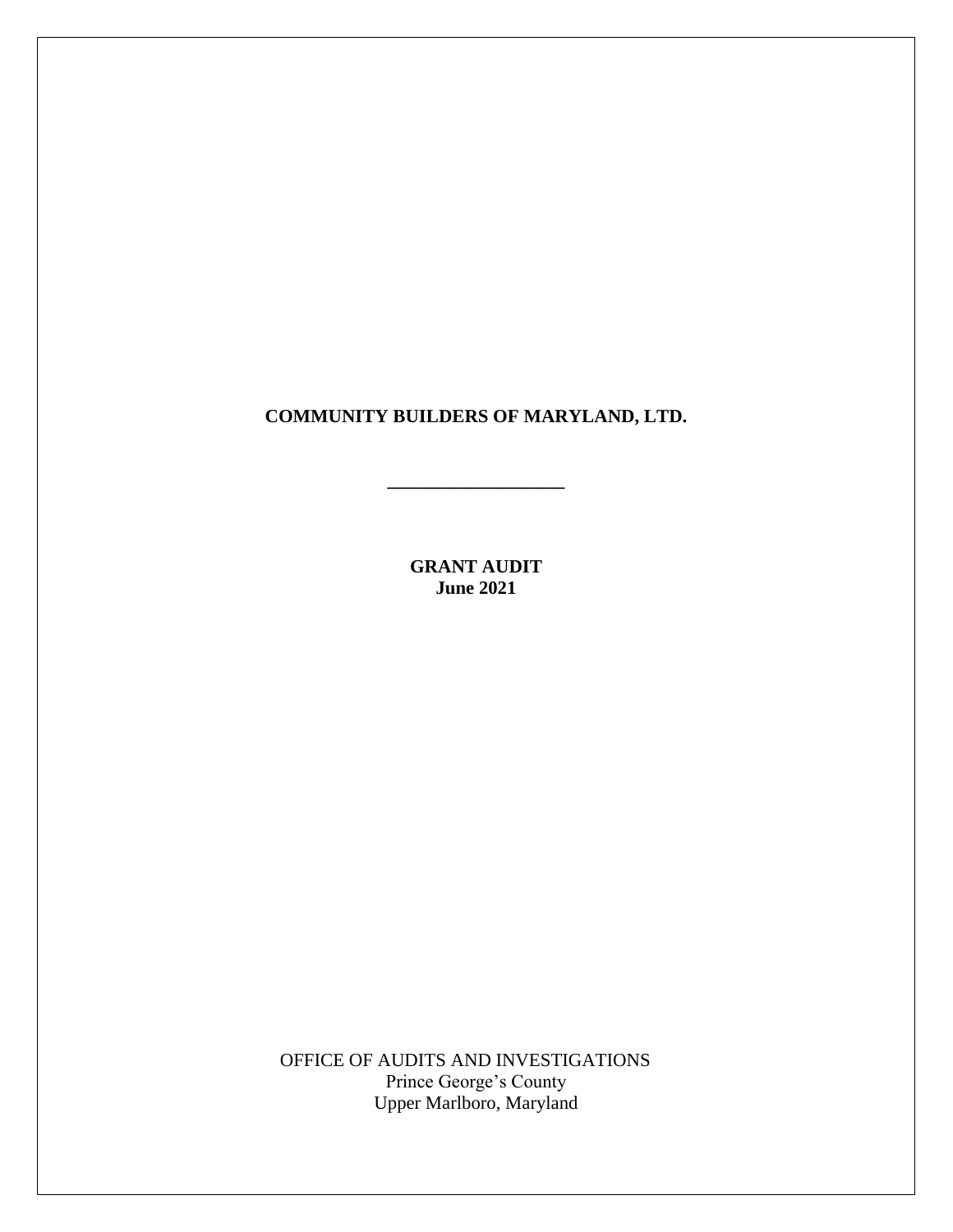

# **THE PRINCE GEORGE'S COUNTY GOVERNMENT Office of Audits and Investigations**

June 2021

The County Council and County Executive of Prince George's County, Maryland

Council Resolution 51-1991, adopted June 25, 1991, requires the Office of Audits and Investigations to perform random financial audits of grants and transfer payments appropriated in the Non-Departmental section of the County's Approved Annual Current Expense Budget.

We have examined the books and records of

## **COMMUNITY BUILDERS OF MARYLAND, LTD**

for the period July 1, 2017, through June 30, 2019. Our examination included such tests of the accounting records and such other auditing procedures, as we considered necessary under the circumstances.

We noted no matters involving the Prince George's County grant to Community Builders of Maryland, Ltd., that led us to believe that the County grant funds were used for other than their intended purpose. However, we did note deficiencies in certain areas and have made recommendations for improvement in the report.

This report, in our opinion, fulfills the requirements of Council Resolution 51-1991 to perform random financial audits of grants and transfer payments made pursuant to the Non-Departmental section of the Prince George's County, Maryland, Fiscal Year 2018 and 2019 Approved Operating Budget.

 $Q$ M.

David H. Van Dyke, CPA County Auditor

eneer Mackall

 Deneen D. Mackall, CFE Senior Auditor

**14741 Governor Oden Bowie Drive, Upper Marlboro, Maryland 20772 VOICE (301) 952-3431; FAX (301) 780-2097; TDD (301) 925-5167**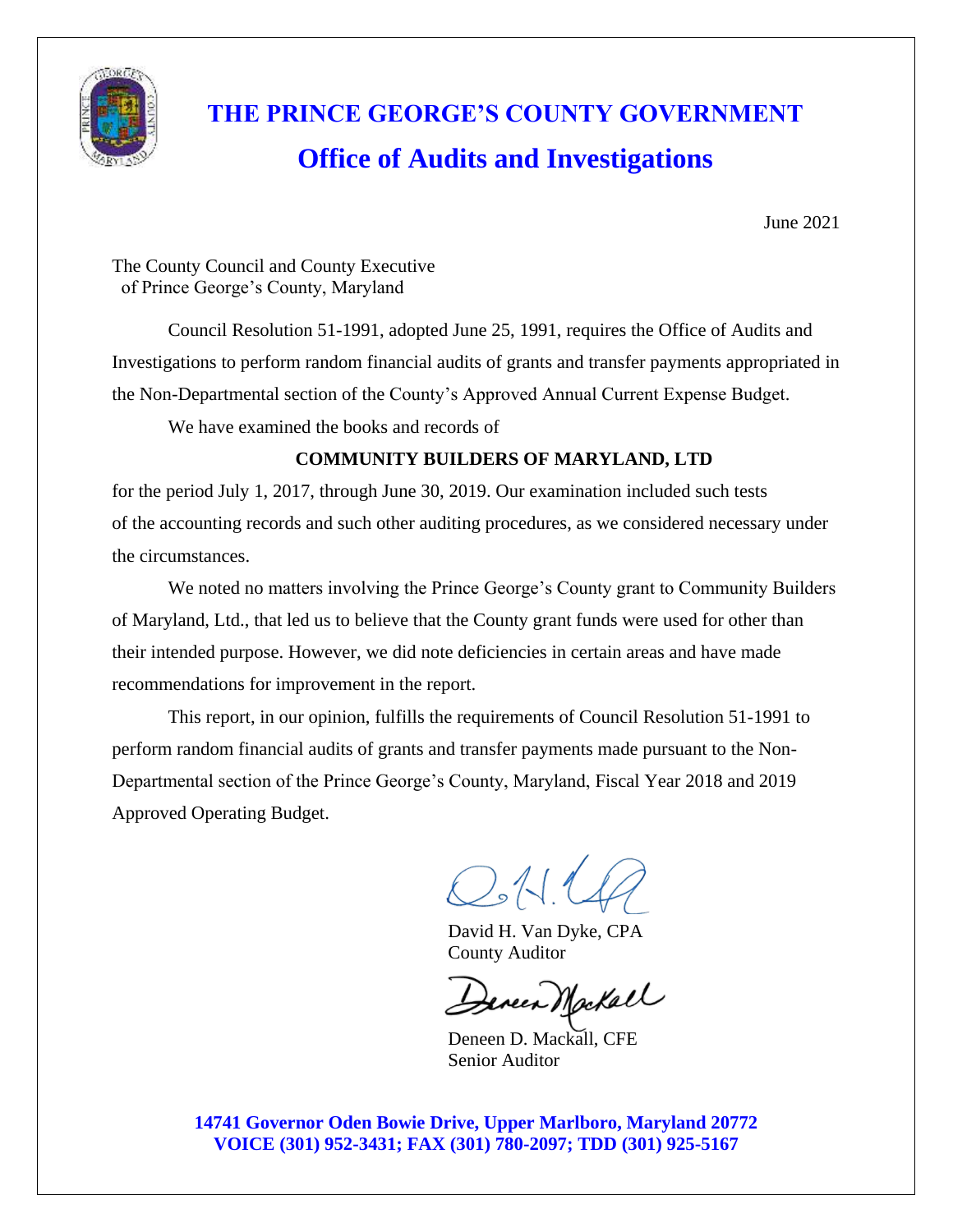## **Community Builders of Maryland, Ltd.**

Community Builders, Ltd., dba Community Builders of Maryland ("Community Builders") is a 501(c)(3) non-profit organization incorporated and registered with the State of Maryland in 2006. The organization's mission is to serve children, youth, and families in Prince George's County, Maryland and throughout the Washington Metropolitan area. Specifically, the organization serves the primary group(s) of elementary, middle school and high school age youth residing in Council Districts 7, 8, and 9. Through collaborative efforts with the Community of Hope AME Church and several community partners, Community Builders provides programs that impact health, education, finance and public safety.

Community Builders receives Non-Departmental, Special Appropriation, Local Development Council, Rosecroft Local Impact, and Community Partnership grants from the Prince George's County Government. These grants accounted for 31% of the organization's total revenue for calendar year 2018 and 61% for calendar year 2019. During fiscal years 2018 and 2019, Community Builders was awarded, nine (9) grants totaling \$210,000. These awards were issued from July 1, 2017 through June 30, 2019 and were to be used explicitly for Community Builders' core program functions. A summary of the grants awarded are as follows:

| <b>Disbursement Date</b> | <b>Grant Type*</b>           | <b>Grant Award</b> |         |  |
|--------------------------|------------------------------|--------------------|---------|--|
| 06/06/18                 | Non - Departmental           | S                  | 10,000  |  |
| 06/28/18                 | Special Appropriation        |                    | 2,000   |  |
| 07/12/18                 | <b>Community Partnership</b> |                    | 15,000  |  |
| 10/10/18                 | Non - Departmental           |                    | 10,000  |  |
| 03/06/19                 | Rosecroft Local Impact       |                    | 100,000 |  |
| 06/17/19                 | Local Development            |                    | 50,000  |  |
| 06/27/19                 | Special Appropriation        |                    | 2,000   |  |
| 07/05/19                 | <b>Community Partnership</b> |                    | 20,000  |  |
| 07/19/19                 | Special Appropriation        |                    | 1,000   |  |
| <b>Total Awarded</b>     |                              | \$                 | 210,000 |  |

**\*** Non-Departmental and Special Appropriation grants are both sourced from the Non-Departmental section of the County budget. Non-Departmental grants are designated and allocated by the Prince George's County Council. Special Appropriation grants are designated and allocated by each Council member individually. The Community Partnership Grant is offered by the Office of the County Executive to qualified nonprofit organizations. The Local Development Council offers the Local Impact Grant, which are funds that are a portion of gaming revenue for use primarily in communities in proximity to MGM National Harbor. The Rosecroft Local Impact Grant are funds that must be used for public safety projects in the community surrounding the Rosecroft Raceway. The use of the funds is to provide after school enrichment and life skills development programs.

The business and affairs of Community Builders are managed by a Board of Executive Directors, who serve without compensation.

The Board of Executive Directors, as a whole, may delegate the management of day-to-day operations of the organization to committees, staff, or the Executive Director provided that the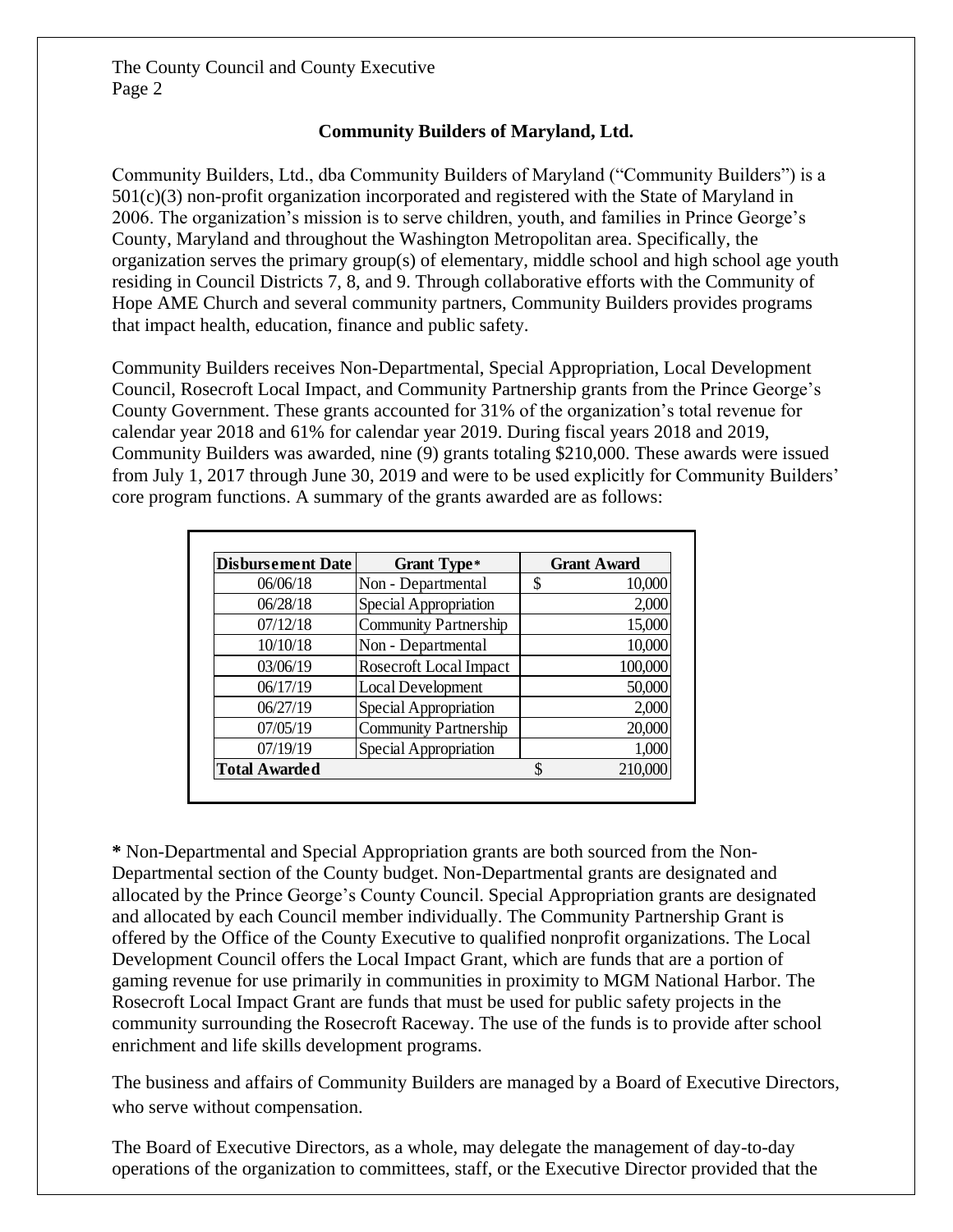activities and affairs of the organization shall be managed, and all corporate powers shall be exercised under the ultimate direction and authority of the Board of Executive Directors. For that reason, Community Builders is managed by an Executive Director and employs one (1) Program Manager and one (1) Program Coordinator. The Executive Director, Program Manager and Program Coordinator are established as compensated positions.

The organization also utilizes twenty-six (26) contractors to fulfil daily operations. A current overview of Community Builders' organizational structure is shown in **Figure I** below. **Figure I**



Community Builders provided the following programs during FY 2018 and FY 2019:

- *Youth & Education Programs*
	- o **Children's Defense Fund Freedom School** (Launched Summer 2014): Provides intensive STEAM learning for students through games and activities to over 350 children to date. The program is in collaboration with the Prince George's County Government, Community of Hope AME Church, Howard University, and Glassmanor Elementary School.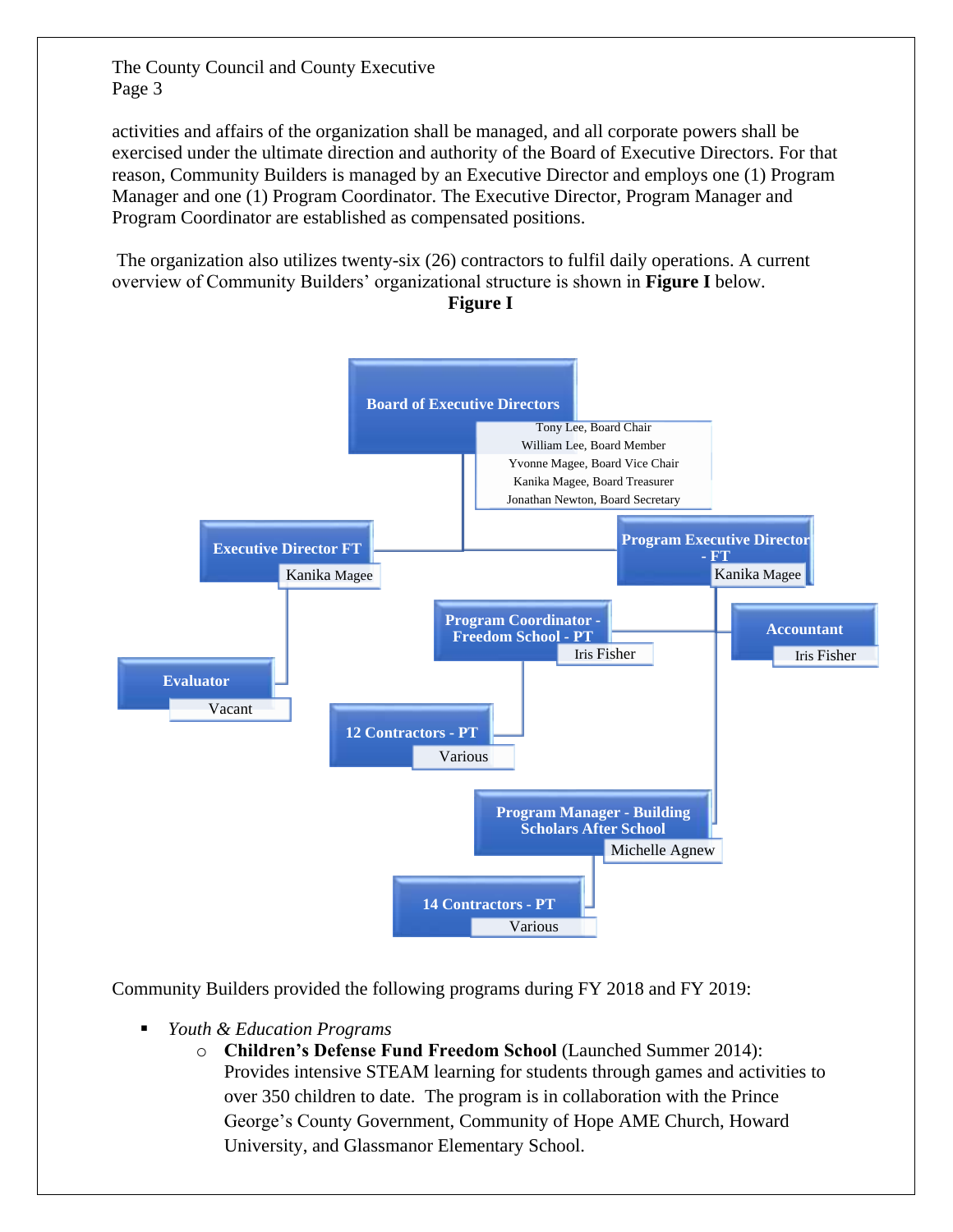## o **Building Scholars After School Program:**

After school tutoring to area children and youth at Glassmanor Elementary School to promote academic achievement and excellence.

## o **Summer Chess and Media Camp:**

The program reinforces math, science, and life skills among youth.

- *Health Education Program* 
	- o **Abstinence & Sexual Health Program:**

The program is an evidence-based and State approved program that trained over 350 youth on abstinence and healthy decision-making.

- Community & Economic Development Program
	- o **Youth People Care Grief Program:**  Semiannual workshops for children and youth. Participants are equipped with coping mechanisms, art therapy and group sharing.

A&I examined the books and records maintained by Community Builders and included tests of the accounting records and other auditing procedures, as we determined necessary. Our examination included a review of expenditures and supporting documentation to ensure that payment amounts were properly approved and corresponded to related invoices. We noted no instances that led us to believe that County grant funds were used for other than their intended purpose. However, we noted several areas of needed improvement related to inadequate Board oversight, inadequate controls over accounting operations, lack of policies and procedures, inadequate recordkeeping, and inadequate segregation of duties. The areas of improvement are discussed in further detail below.

## **OBJECTIVE, SCOPE AND METHODOLOGY**

The objectives of our audit were to: (a) assess the adequacy of the system of internal and management controls over grant funds received and expended; (b) assess whether grant related transactions occurred in a manner consistent with Community Builder's grant request application and other generally accepted business practices; and (c) identify factors inhibiting satisfactory performance in these areas, and make recommendations to protect the County's interest concerning the grant funds.

The scope included all transactions related to the receipt and disbursement of the total grant funds received from July 1, 2017 through June 30, 2019, totaling \$210,000.

The criteria used to evaluate the audit evidence gathered included:

- Grant applications submitted by Community Builders;
- The United States General Accountability Office Standards for Internal Control publication (GAO-14-704G); and
- Maryland Nonprofit's Standards for Excellence: An Ethics and Accountability Code for the Nonprofit Sector; and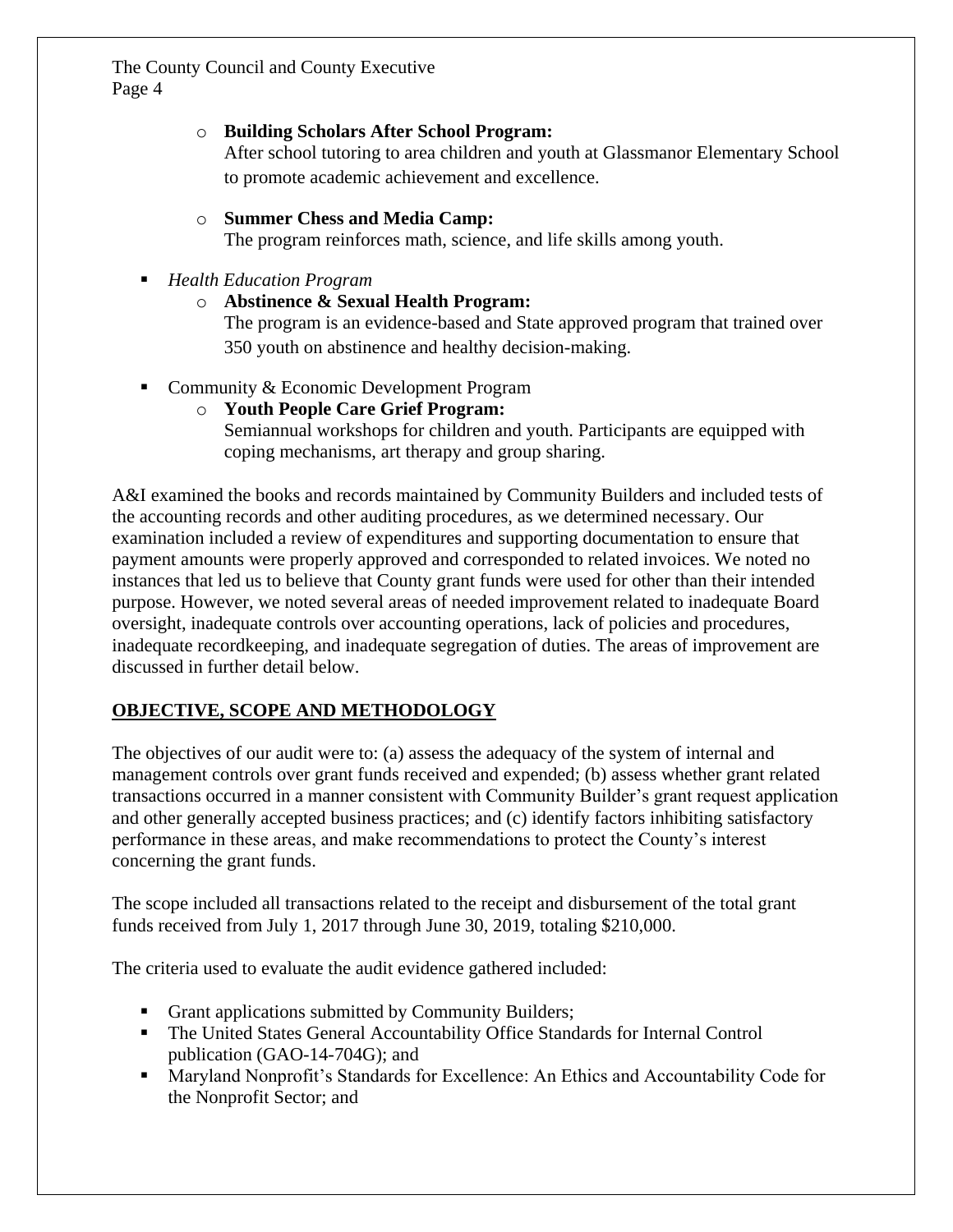The audit included interviews with key personnel of Community Builders and detailed tests to include:

- Examination of the organization's monthly bank statements;
- Review of reconciliation processes;
- Review of the organization's Federal Form 990 returns for 2017 and 2018;
- Review of 1099s issued to contractors
- Review of available cash receipts and disbursements documentation; and
- Review of available minutes for meetings held by the Board of Executive Directors.

It is of note that Community Builders operates and reports on a calendar year, however our examination was conducted on a fiscal year basis. For report purposes, the attached Statement of Activities **(Schedule 1)** are presented on a calendar year consistent with Community Builders operations. The Statement of Activities shows the revenues and expenditures of the organization for the periods ending December 31, 2018 and December 31, 2019. **We noted no instances that led us to believe that County grant funds were used for other than their intended purpose.** However, we did note the following deficiencies:

## **FINDINGS, COMMENTS, AND RECOMMENDATIONS**

## *INTERNAL CONTROLS AND THE CONTROL ENVIRONMENT*

An organization's control environment should establish the overall tone, awareness, and actions of the board of Executive Directors, management, and staff, concerning the importance of internal controls and its role in the organization. In an organization with a good internal control environment, responsibilities are clearly defined, and authority is assigned to specific individuals to permit identification of whether persons are acting within the scope of their authority.

Auditing standards define internal controls as a process designed to provide reasonable assurance that entity objectives will be achieved, including the objectives of reliable financial reporting, compliance with applicable laws, and the effectiveness and efficiency of the organization's service delivery processes. The primary function of internal controls is to provide assurance that errors and irregularities may be discovered with reasonable promptness.

#### **FINDING: Lack of Segregation & Independence**

Upon inquiries with Ms. Kanika Magee, Executive Director we noted that while serving as Executive and Program Director for which she is compensated, she also serves as Board Treasurer. Dual-capacity individuals do not help satisfy quorum, especially when the board is voting on compensation for the position held by the dual-capacity employee. Upon discussions with the Executive Director we noted the relationship (Mother/Daughter) between Ms. Yvonne Magee and Ms. Kanika Magee who both serve on the board. In addition, we also noted a separate relationship between Mr. Tony Lee, Board Chair and Mr. William Lee, Board Member (Brothers), both serving on the board.

The possible relationship provides the appearance of a conflict of interest. Although related parties serving on the board is not illegal it is of best practice to avoid or minimize these instances.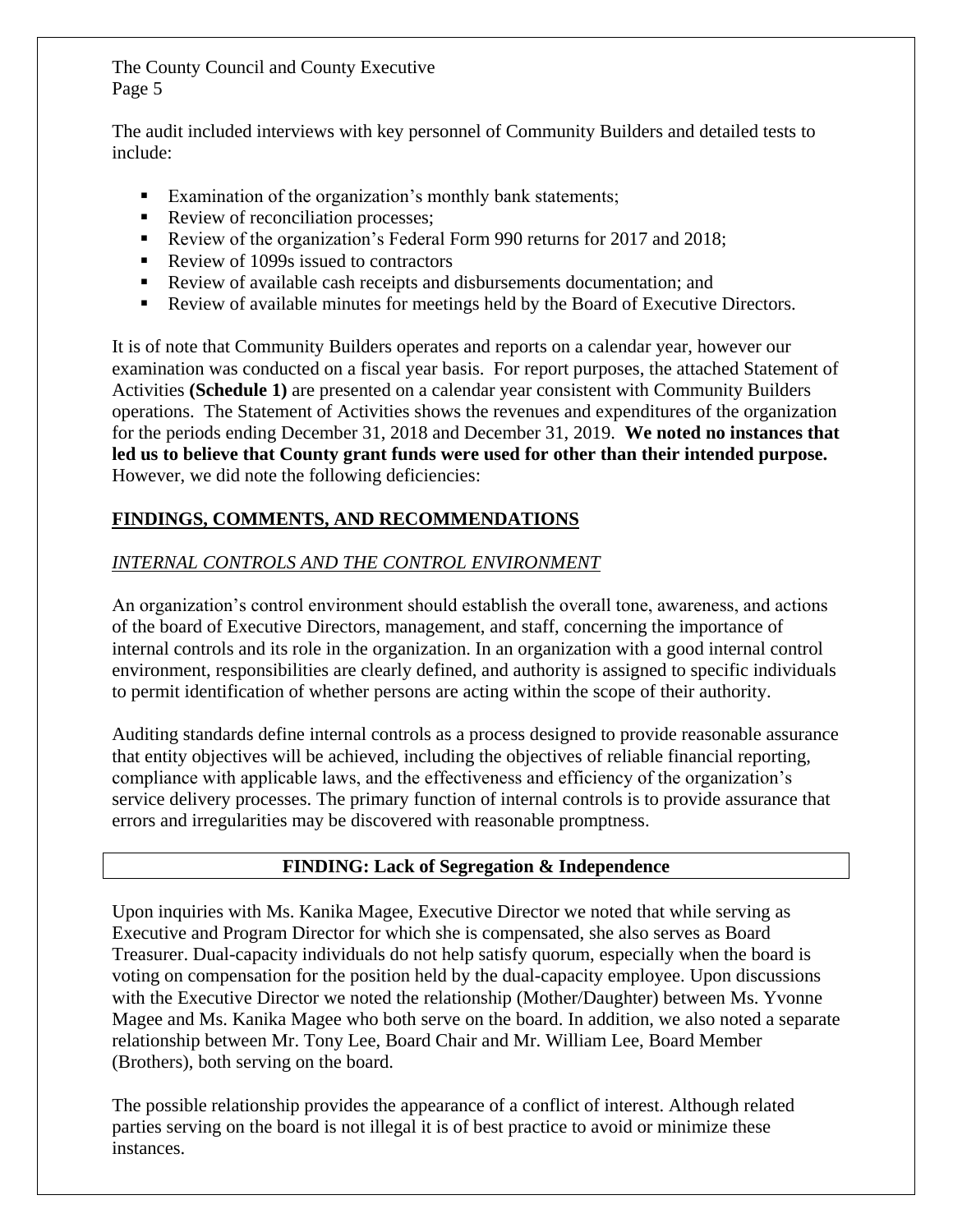The organization receives accounting services from Ms. Iris Fisher, Accounting & Tax Service who prepared the tax returns during the review period. In our review of the grant application we noted that Ms. Fisher is also staffed as the organization's Program Coordinator. Upon review of the accounting services contract we noted that Ms. Fisher was obligated to provide accounting and disbursement services only. The contract does not indicate tax return preparation on behalf of the organization. It should be noted that Ms. Fisher's dual capacity role prohibits her ability to remain independent. We determined that the additional role poses a segregation of duties concern and should be addressed.

According to the Maryland Nonprofits Standards of Excellence the "conflict of interest policy should identify the types of conduct or transactions that raise conflict of interest concerns, should set forth procedures for disclosure of actual or potential conflicts, and should provide a review of individual transactions by the uninvolved members of the board of Executive Directors."

Per the GAO, The United States General Accountability Office Standards for Internal Control publication "Management considers segregation of duties in designing control activity responsibilities so that incompatible duties are segregated and, where such segregation is not practical, designs alternative control activities to address the risk." It also states, "If segregation of duties is not practical within an operational process because of limited personnel or other factors, management designs alternative control activities to address the risk of fraud, waste, or abuse...". It should be noted that the inadequate oversight of key activities can lead to an increased risk of fraud.

## **FINDING: Inadequate Accounting and Formal Policies and Procedures**

Community Builders has formal accounting and financial reporting policies and procedures for the purchases of goods and services. Although, policies and procedures are in place for purchases it should be noted that the policies and procedures only apply to purchases for goods and services governed under federal regulations and are not applicable to general purchases of the organization.

In reviewing the bank statements, the organization has one (1) bank account (primary account) with Bank of America that is used for daily transactions. The primary account also registers deposit and withdrawal transactions made by the organization. Upon review A&I noted that the organization does not complete monthly bank reconciliation of its financial transactions. However, the Executive Director performs all bookkeeping responsibilities maintains an Excel spreadsheet of purchase transactions completed on a monthly basis.

A&I observed that multiple electronic transfers were initiated from the primary account to an unknown personal account totaling \$ 8,686. In discussions with the Executive Director as to the nature of these transactions she informed A&I that she would reimburse herself for supplies purchased for program operations. The reimbursements were direct transfers from the organization's primary account to the Executive Director's personal bank account. We also noted that the organization does not have a formal process and polices/procedures related to general expense purchases, bank reconciliations, and other key financial controls.

According to the GAO, The United States General Accountability Office Standards for Internal Control publication "… management evaluates the delegation for proper segregation of duties within the unit and in the organizational structure." It further states in part "... segregation of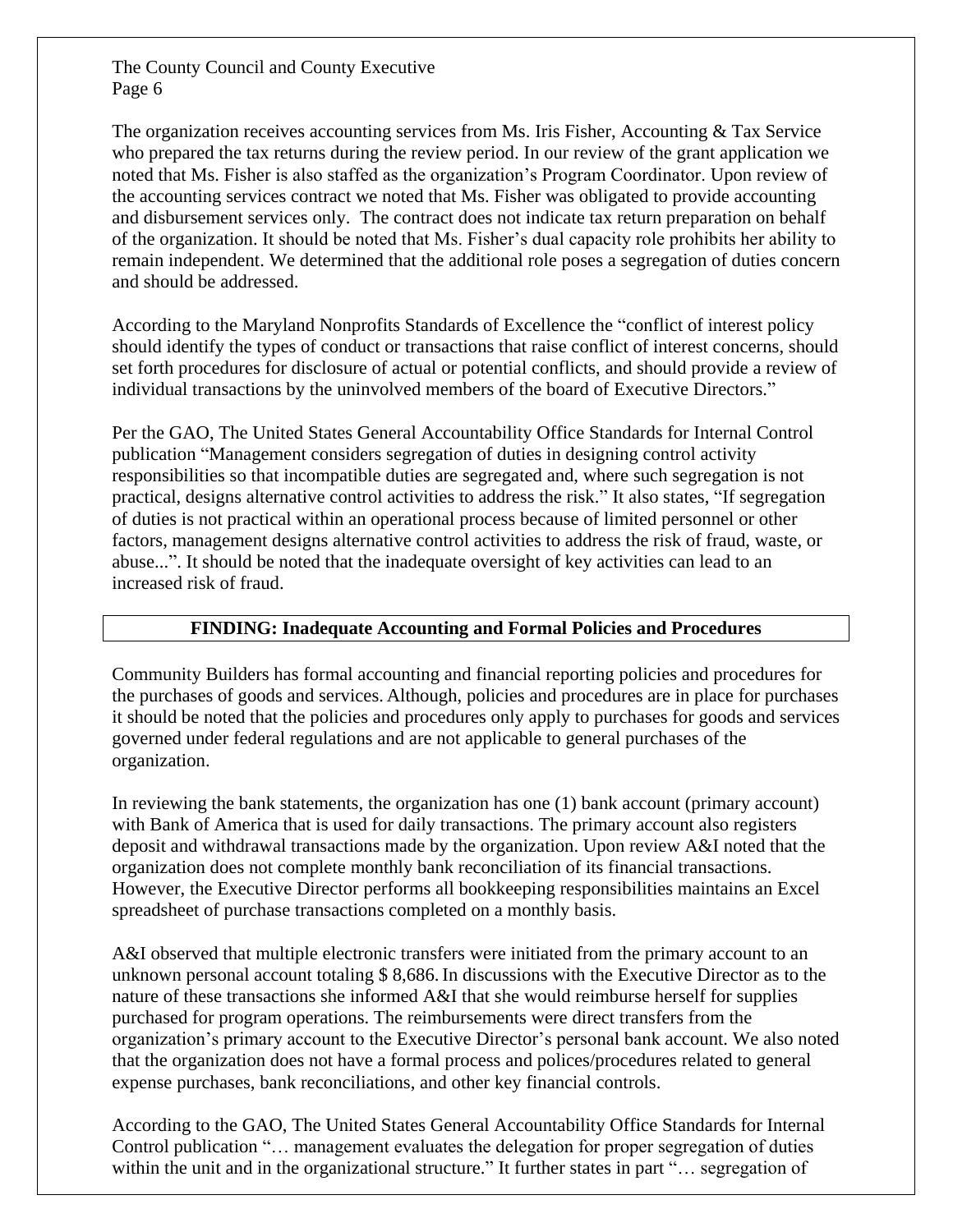duties helps prevent fraud, waste, and abuse in the entity by considering the need to separate authority, custody, and accounting in the organizational structure." Inappropriate accounting practices may lead to opportunities for theft.

*Note: The organization reported that, as of July 2020, it has acquired and implemented accounting software and has solicited the services of an accounting firm to perform accounting services.*

## **FINDING: Inadequate Controls over Accounting Operations**

Bank statements for the period July 1, 2017 through June 30, 2019 were reviewed. County grants awarded to the organization for the period were traced to the organization's bank statements to verify whether the funds were properly deposited. As a result of the testing A&I determined that the FY 2018 - FY 2019 grant awards were properly deposited to the organization's bank account. However, due to the lack of an adequate accounting system and/or recordkeeping, A&I was unable to trace the County funds through the organization's general ledger or accounting records.

We noted that the grantee does not perform monthly bank reconciliations. As a result, A&I was unable to perform testing on the bank reconciliation to verify the continuity between the bank and accounting records. The grantee was unable to produce financial records, reconciliations, or reports upon request due to the lack of an adequate accounting system and/or accounting software. A&I performed alternate testing to provide a representation of the organization's financial activity. After discussions with the Executive Director, A&I was informed that as of July 2020 the organization has acquired Quickbooks and the support of an accounting firm to assist with the accounting functions.

Maryland Nonprofits Standards of Excellence states in part, "… A nonprofit should create and maintain reports on a timely basis that accurately reflect the financial activity of the organization. Internal financial statements should be prepared at least quarterly, should be provided to the board of Executive Directors, and should identify and explain any material variation between actual and budgeted revenues and expenses."

Inadequate controls over accounting operations increases the risk of fraud, waste and/or abuse. Additionally, inadequate accounting operations reduces the reliability of the financial statements to which management utilizes to make decisions.

## **FINDING: Inadequate Documentation to Support Grant Expenditures**

In reviewing the bank statements, A&I sampled sixty (60) transactions totaling \$74,695.52 or 36% of the total funds awarded during the audit period. The purpose of the selection and testing was to determine whether the expenditures were properly categorized/recorded, properly supported with adequate documentation, and were consistent with the organization's mission/purpose.

As a result of testing we found the following:

■ Sixty (60) expenditures, or 100% of the total expenditures were not categorized or recorded in an accounting system; and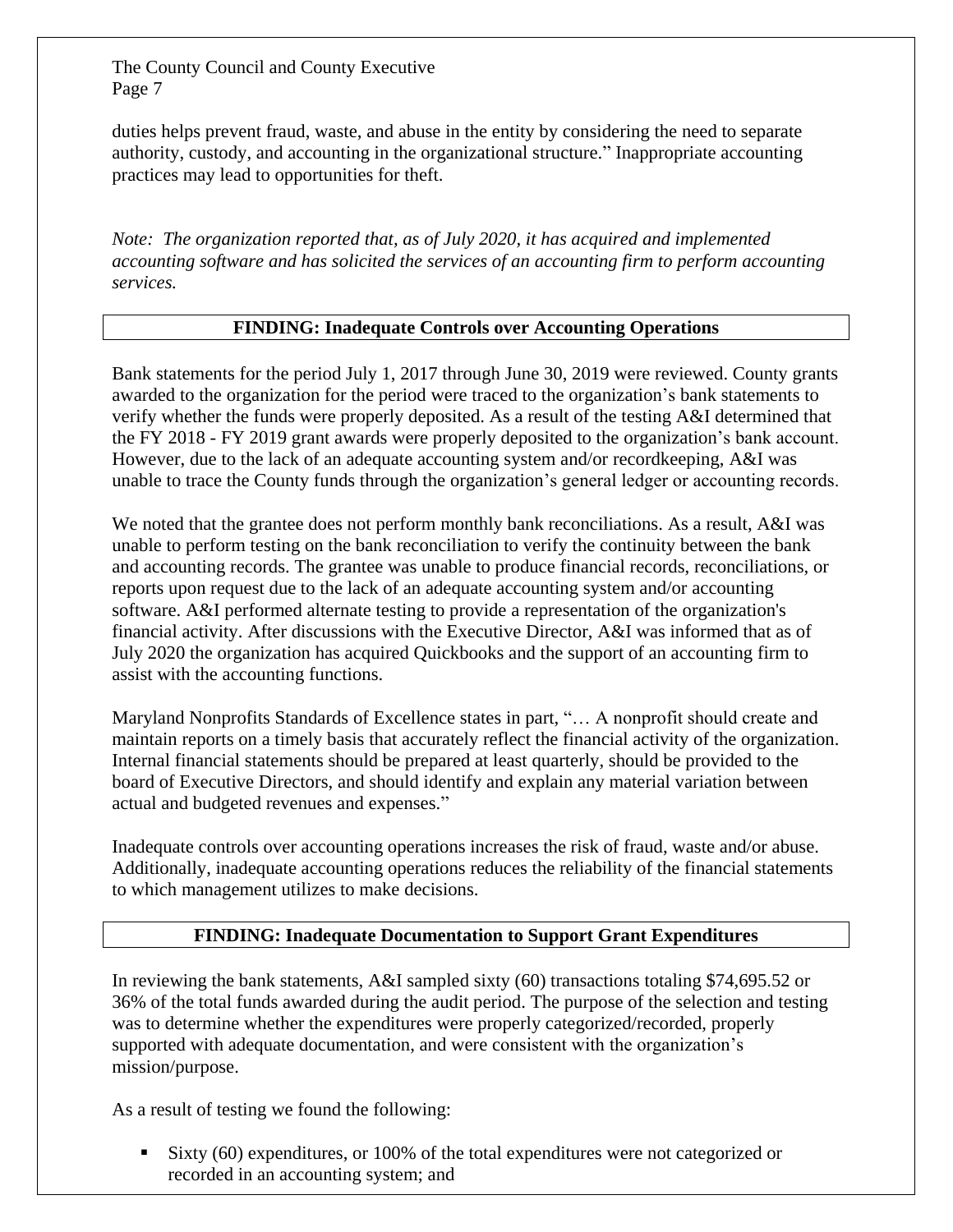E our (4), or 2%, totaling \$1,329 were missing documentation and/or did not support the expenditure. The unsupported expenditures included two (2) payments or transfers to the Executive Director totaling \$1,028 or 1% of the total tested. The Executive Director reported that these expenditures were reimbursements for various program expenses, including the use of petty cash to purchase gift cards.

Documentation is a necessary part of an effective internal control system. The GAO standard states that "documentation is required for the effective design, implementation, and operating effectiveness of an entity's internal control system." Adequate documentation to support expenditures incurred by the organization includes proof of payment, itemized receipts, invoices, documented business purpose, etc. Note that a combination of supporting documents may be needed to substantiate the business expense.

The GAO also recommends that… "Transactions are promptly recorded to maintain their relevance and value to management in controlling operations and making decisions. This applies to the entire process or life cycle of a transaction or event from its initiation and authorization through its final classification in summary records. In addition, management designs control activities so that all transactions are completely and accurately recorded."

It is necessary for the organization to establish adequate controls related to online banking transfers for the purpose of reimbursement(s); the use and distribution of petty cash; and for the purchasing, security, and disbursement of gift cards. Establishing these controls are critical in minimizing the risk of fraud, waste, and/or abuse.

## **RECOMMENDATIONS**

- 1. Community Builders, Ltd. should implement internal controls to ensure key financial duties are properly segregated across several authorities to reduce possible fraudulent activities. This should include separating position responsibilities so that one individual does not have control over all key aspects of a transaction or event.
- 2. Community Builders, Ltd. should accept responsibility for designing, implementing and maintaining internal control. As such, the organization should establish comprehensive policies and procedures to include proper procurement practices for general and administrative expenditures.
- 3. Community Builders, Ltd. should ensure sound accounting and an internal control system is in place to properly account for grant funds received and expended for the organization. A sound internal control system includes:
	- a. Reconciliation Maintaining monthly reconciliations to verify that balances in an accounting system correspond to balances in accounts held by other entities.
	- b. Maintaining appropriate documentation Ensure that proper recordkeeping practices are utilized to assist in generating timely and reliable reporting.
	- c. Approval authority Requiring additional individual(s) of authority to approve certain types of transactions to confirm that the transactions have been seen, analyzed and approved by appropriate authorities.